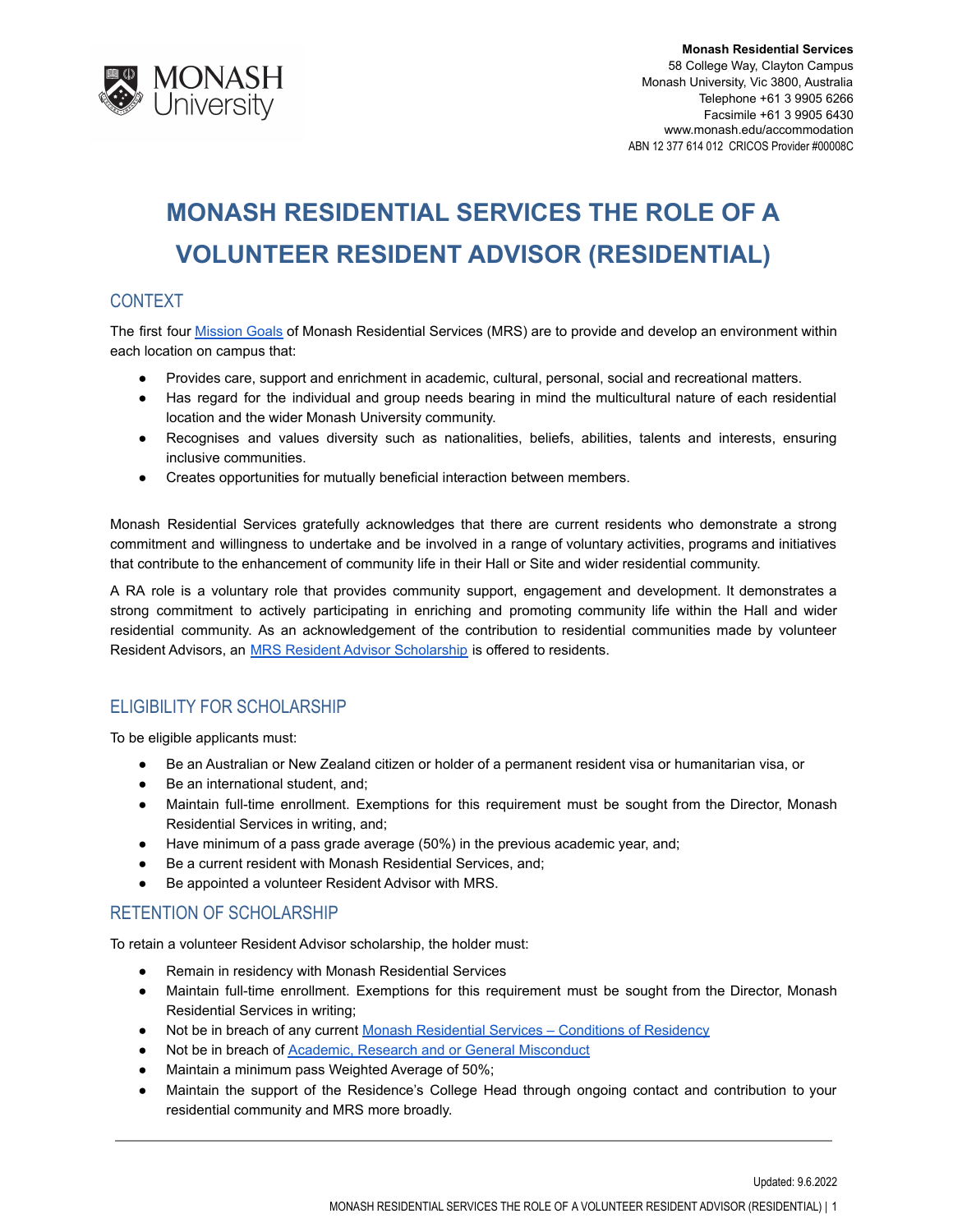

- Maintain your role as a current volunteer Resident Advisor.
- Adhere to the MRS Expectations of a volunteer Resident Advisor (as outlined below).

## EXPECTATIONS OF A VOLUNTEER RESIDENT ADVISOR

Volunteer Resident Advisors contribute to the creation of a Residential Support Team within their Hall. The Expectations set out below are a means to achieving the above Mission Goals and are to be fulfilled in collaboration with, and support of, the whole of the Residential Support Team of each residential hall or MRS site. The central expectation is that RAs will be the model resident – actively promoting the values and expectations of MRS in their actions (both formal and informal).

RAs are expected to inform their College Head or other appropriate person(s) at MRS of information which is important to the residential community and/or has the potential to impact the experience of residents or the reputation of MRS – RAs must disclose to their College Head or other appropriate person(s) at MRS, any personal conduct or situation(s) outside of MRS, within the University or wider community, which has the ability to influence the reputation of the RST and detrimentally impact MRS.

Volunteer Resident Advisors are expected to complete mandatory training requirements & supply supporting documentation outlined in the application form and may be directed to complete further training if new requirements/courses are added.

Broadly, the expectations of RAs within their residence fall into the following 5 categories:

#### **1. Community Support**

- Provide a first point of reference for support to residents and refer residents onto the appropriate Residential Support Team Officer (RSTO) (College Head, Deputy College Head, Residential Support Assistant) to deal with their problem where required.
- Demonstrate leadership and support in an allocated stairway/floor/unit etc.
- Engage in a respectful, appropriate manner with every person in an allocated stairway/floor/unit etc.
- Be aware of attitudes and behaviour patterns of the residents in the stairway/floor/unit etc (as well as the wider residential community) and refer any concerns or issues onto the appropriate RSTO to address.

#### **2. Living Environment**

- Deal with minor conflicts and breaches of rules and regulations, and refer breaches and incidents to the College Head.
- Maintain effective relations with residents and resolve problems that may arise between residents in a constructive and fair manner.
- Uphold and model exemplary behaviour and conduct by adhering to the rules and regulations of MRS and be a good role model for general codes of behaviour.

#### **3. Promotions/Information**

- Develop information sheets, flyers, newsletters and / or social media content as a means for promoting activities and for disseminating educational information.
- Display and distribute notices, forms, and surveys generated by MRS or your own residence. Follow up with residents for completion and return of forms and surveys.
- Be active within social media communities promoting MRS and Residence activities in an appropriate manner
- Provide information regarding studies, MRS, events, facilities, the local area etc.

#### **4. Community Development**

- Actively promote and participate in community life.
- Promote and support cultural lifestyle diversity by organising and participating in social, recreational and educational activities.
- Have a strong involvement and presence during the orientation period (Semester 1 and Semester 2).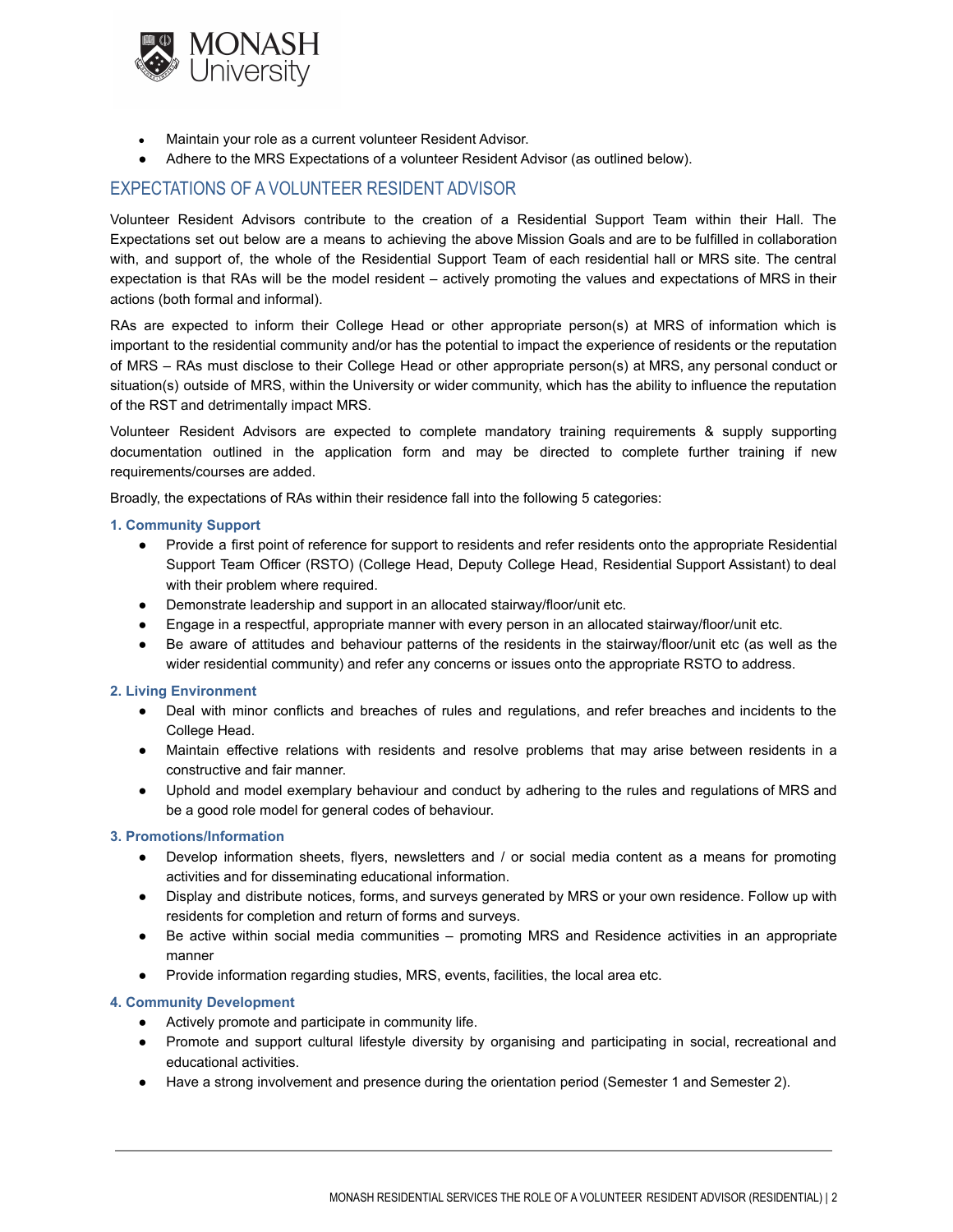

- Monitor the specific needs and requirements of 1<sup>st</sup> year students and assist in the assimilation of various cultures, age groups, etc. within the residences.
- Help residents develop a respect for other residents and the property of their residence and MRS.
- Encourage residents to participate in all residential activities.
- Actively promote to fellow residents MRS' initiative towards energy reduction by reducing and or recycling waste and conserving resources.

#### **5. Social/Recreational**

- Organise a variety of activities/functions throughout the residential year that cater to the diversity of the community.
- Provide support and guidance to any resident committee, resident focus group and/or residents' society.
- More specifically, residents may be invited to explicitly contribute to one or more aspects of their residential hall community in their role – for example, facilitating activities associated with:
	- Community functions and events;
	- Sports and recreational activities;
	- Information technology activities;
	- Promoting multicultural understanding, academic skills and environmental initiatives;
	- Health and well-being.

All volunteer Resident Advisors will be provided with guidelines by MRS and the relevant College Head to assist them with tailoring their contribution to the specific needs of their residential community, and will be offered a range of training relevant for their role.

Volunteer Resident Advisors are not employees of MRS or the University and should ensure that they do not represent to students, staff or others that they are employees of MRS or the University. A resident's voluntary contribution to their Hall and wider residential community as a volunteer Resident Advisor does not carry any commitment by MRS or the University, for future employment opportunities.

## OTHER ITEMS OF CONSIDERATION

- Monash Residential Services reserves the right at any time to advise residents they no longer require their voluntary contribution to the community as a volunteer Resident Advisor.
- Volunteer Resident Advisors may be required to move a designated room to undertake the role.
- All residents living at a Monash Residential Services site, despite their role:
	- are bound by the terms of their individual Residency Agreements;
		- accept and acknowledge that they will abide by MRS Accommodation Fee Regulations, the Conditions of Residency and other regulations as are specified on the MRS web page.
		- must pay all requisite fees at the times specified;
		- accept all other such regulations as are specified in volunteer Resident Advisor online induction and to abide by the disciplinary authority of the College Head, MRS Site Managers or other appropriate persons.

## CHALL FNGES

Volunteer Resident Advisors may reasonably expect to encounter challenges within their role. All efforts will be made to provide volunteer Resident Advisors with training and support to deal effectively with these challenges, some of which may include:

- Dealing with residents who may not listen to reason.
- Sometimes feeling like the residents do not appreciate their efforts.
- Balancing work, study and personal time with contribution to the residential community.
- Being committed to ongoing personal development and challenging preconceived ideas/values.
- Being tolerant of interruptions to personal time.